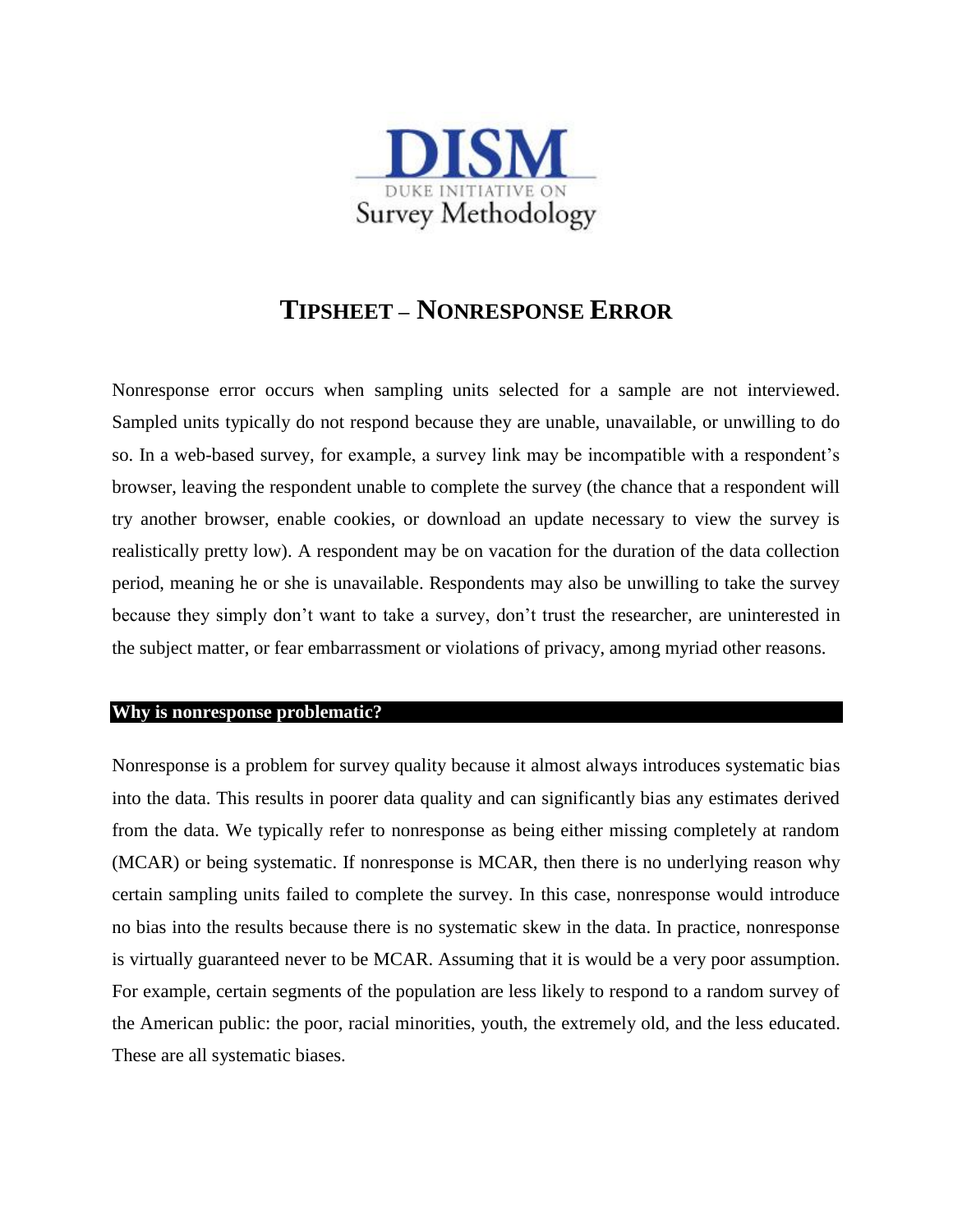Systematic bias, as discussed above, occurs when there is some underlying reason why sampling units do not participate in the survey. This biases any results based upon the data to the extent to which respondents differ from non-respondents on variables of importance to the analysis. For example, an election survey that undersamples African-Americans will underestimate the vote for a Democratic candidate because black voters so heavily support the Democratic Party. This bias is exacerbated by the extent of the nonresponse. Using the election example, if the response rate among black voters is only marginally lower than among white voters, the nonresponse bias, though still present, will likely be small. The greater that response differential based on race, the larger the bias in the vote estimates, though.

## Minimizing nonresponse

There are several techniques researchers can use to minimize nonresponse and to offset the bias it introduces into data. During the data collection period, researchers can use:

- Call backs/Reminders Researchers should contact sampling units multiple times during the data collection period with reminders to complete the survey. Many people receive a survey invitation, decide to fill the survey out later, but then need an additional impetus to come back to the survey. Reminders are very effective at boosting response rates, especially when they try different appeals to bring in respondents. The precise window between reminders should vary depending upon the length of the collection period. A survey open for a week or two should use relatively frequent reminders, whereas a survey open for months can use them less often.
- Refusal conversions If an individual has explicitly refused to complete the survey but has not asked the researcher to cease additional contact, a common tactic is to employ staff skilled at response conversion techniques to convince that respondent to participate. This can be a tough job, but it can be effective at turning a no into a yes.
- $\bullet$  Incentives Respondents usually feel no obligation to complete a survey. They usually do not know a researcher and do not care much about the survey itself, if at all. Frankly, respondents are doing the researcher a favor by participating. Offering an incentive to participants can be an extra boost that convinces many to participate. Common incentives